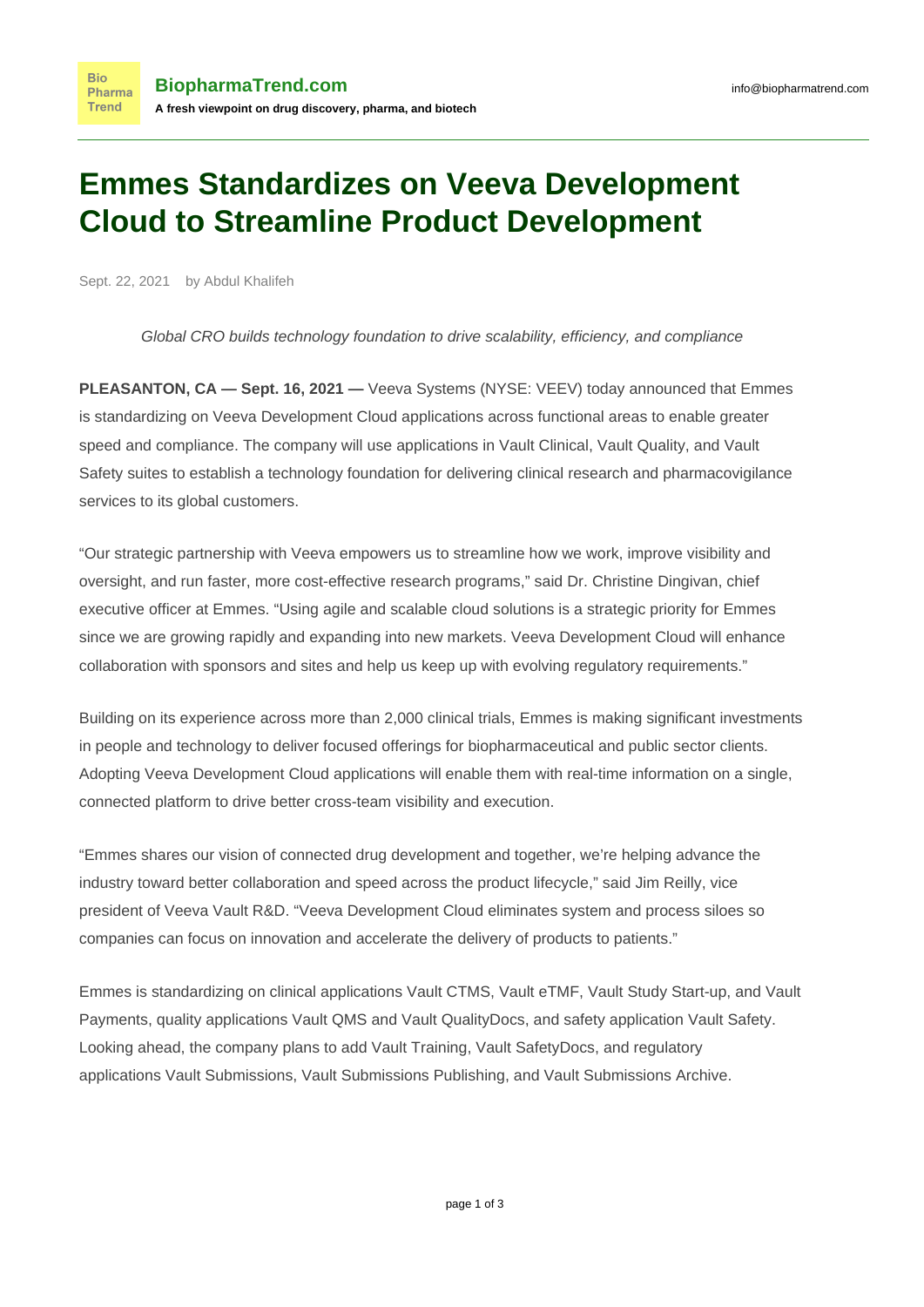**Bio** Pharma Trend

Learn more about Veeva Development Cloud at the upcoming [Veeva R&D and Quality Summit Connect,](https://www.veeva.com/events/rd-summit/) October 14, 2021. The online event is open to life sciences industry professionals. Register and stay up to date on program details at [veeva.com/Summit](https://www.veeva.com/events/rd-summit/).

#### **Additional Information**

For more on Veeva Development Cloud, visit: [veeva.com/DevelopmentCloud](https://www.veeva.com/products/development-cloud/) Connect with Veeva on LinkedIn: [linkedin.com/company/veeva-systems](http://www.linkedin.com/company/veeva-systems) Follow @veevasystems on Twitter: [twitter.com/veevasystems](https://twitter.com/veevasystems)

## **About Emmes**

Founded in 1977, Emmes is a global, full-service clinical research organization dedicated to excellence in supporting the advancement of public health and biopharmaceutical innovation. The company's clients include numerous agencies and institutes of the U.S. federal government and a wide range of biotechnology, pharmaceutical, and medical device companies throughout the world. To learn more about how our research is making a positive impact on human health, go to the Emmes website at [www.emmes.com](http://www.emmes.com/).

## **About Veeva Systems**

Veeva is the global leader in cloud software for the life sciences industry. Committed to innovation, product excellence, and customer success, Veeva serves more than 1,100 customers, ranging from the world's largest pharmaceutical companies to emerging biotechs. As a Public Benefit Corporation, Veeva is committed to balancing the interests of all stakeholders, including customers, employees, shareholders, and the industries it serves. For more information, visit [veeva.com](http://www.veeva.com/).

## **Forward-looking Statements**

This release contains forward-looking statements, including the market demand for and acceptance of Veeva's products and services, the results from use of Veeva's products and services, and general business conditions, particularly within the life sciences industry. Any forward-looking statements contained in this press release are based upon Veeva's historical performance and its current plans, estimates, and expectations, and are not a representation that such plans, estimates, or expectations will be achieved. These forward-looking statements represent Veeva's expectations as of the date of this press announcement. Subsequent events may cause these expectations to change, and Veeva disclaims any obligation to update the forward-looking statements in the future. These forward-looking statements are subject to known and unknown risks and uncertainties that may cause actual results to differ